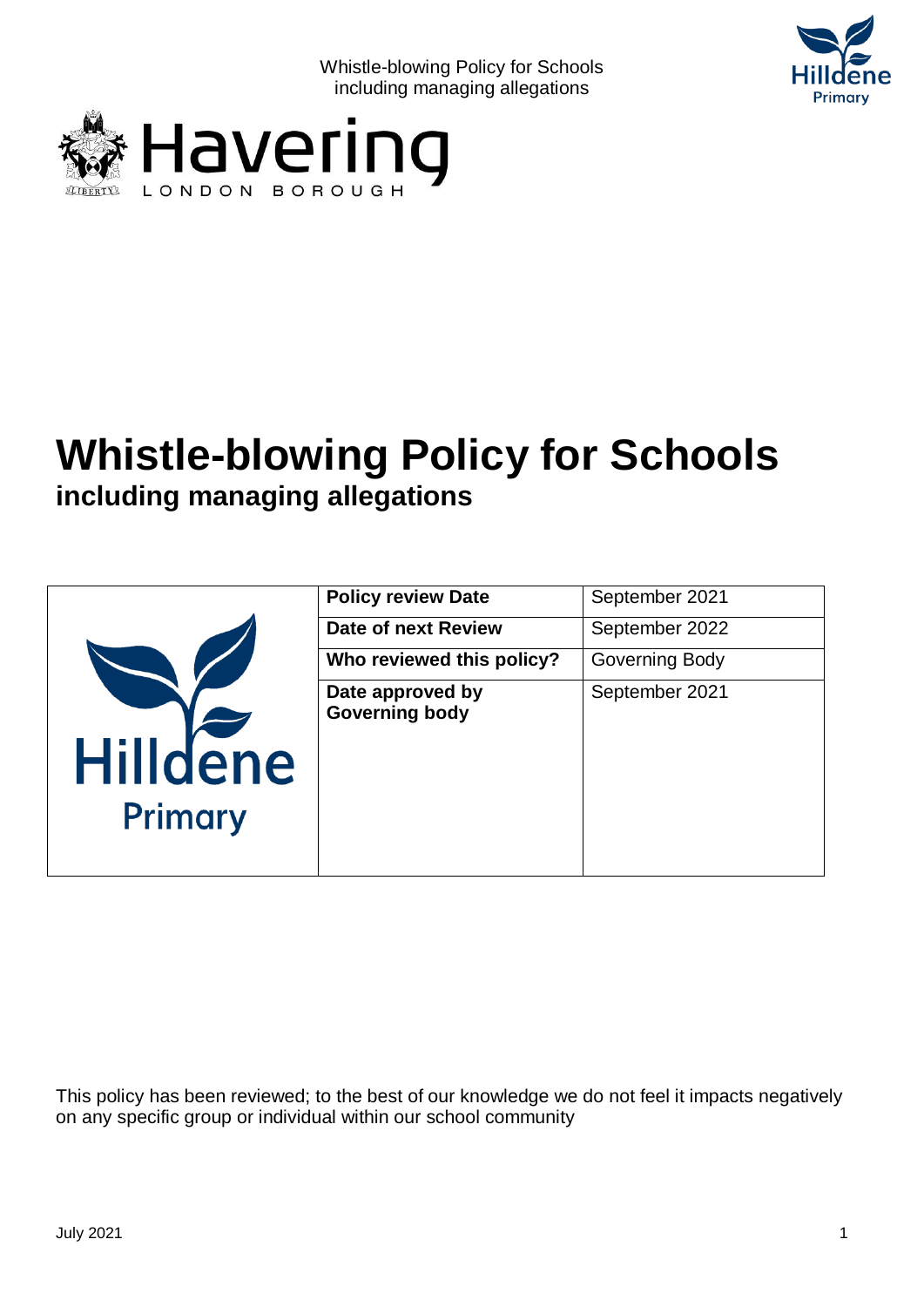

- 1. In line with the London Safeguarding Children Partnership and the London Child Protection Procedures, Hilldene Primary School operates a whistle blowing policy.
- 2. The purpose of this document is to assist all staff to whistleblow if they have concerns about any adult in the school setting, whether paid or voluntary.
- 3. This policy reflects the requirements of:
	- 3.1. Working Togetherto Safeguard Children 2018
	- 3.2. Keeping Children Safe in Education 2021.
	- 3.3. London SCB (Safeguarding Children Board) Child Protection Procedures 6<sup>th</sup> Edition, 2020
- 4. This policy and the following procedures apply to all paid staff, volunteers and governors working with or in Hilldene Primary School.
- 5. This document applies to processes that must be followed in the following circumstances:
	- 5.1. Concerns about the suitability of a member of staff (paid or voluntary) working safely with children See SECTION A
	- 5.2. Concerns about the conduct of a member of staff, their honesty or integrity See SECTION B
- 6. If you are the whistle-blower or the subject of an allegation use SECTION C.
- 7. To assist in determining which section, the following can be used as a guide. Whistleblowing is separate from LADO because not all allegations go to the LADO. A whistleblow could be made because of:
	- 7.1. Allegations of harm or possible harm to a child from a staff member or volunteer in the school
		- **→ SECTION A**
	- 7.2. Financial irregularity **→ SECTION B**
	- 7.3. Adult bullying (not involving children) **→ SECTION B**
	- 7.4. Cheating/changing assessment and exam results **→ SECTION B**
	- 7.5. Health & safety concerns ➔ SECTION B, but consider SECTION A because of the impact of this on the possible safety of the child
	- 7.6. Policies and procedures not being followed **→ SECTION B**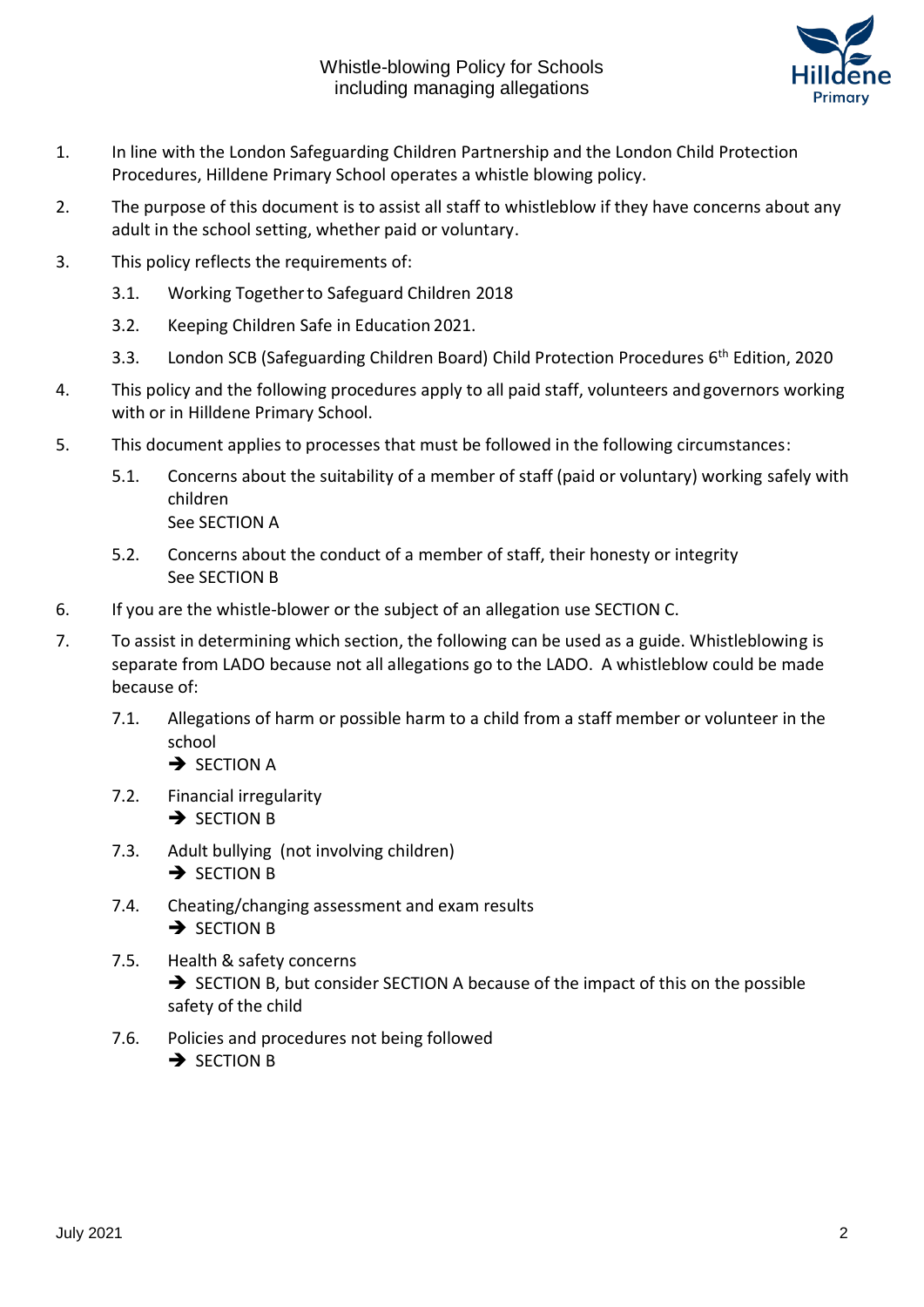

# **Section A: Child Protection Whistle Blowing**

- 8. All staff should be aware of this policy and feel confident to voice concerns about the attitudes or actions of colleagues; this includes contact and actions using mobile phones, internet, email and chat.
- 9. If a member of staff believes a colleague has:
	- 9.1. Behaved in a way that has harmed a child, or may have harmed a child;
	- 9.2. Possibly committed a criminal offence against or related to a child;
	- 9.3. Behaved towards a child or children in a way that indicates they may pose a risk of harm to children;
	- 9.4. Behaved towards a child or children in a way that indicates they are unsuitable to work with children;
- **10. For all of the above please speak to your Headteacher immediately – Mrs Georgina Delmonte 01708 342453**

The Headteacher will report to the LADO on the same working day.

- 11. Allegations can be made in relation to physical behaviours including physical chastisement and restraint but can also relate to inappropriate relationships between members of staff and children or young people, for example:
	- 11.1. Having a sexual relationship with a child under 18 if in a position of trust in respect of that child, even if consensual (see ss16-19 Sexual Offences Act 2003);
	- 11.2. 'Grooming', i.e. meeting a child under 16 with intent to commit a relevant offence (see s15 Sexual Offences Act 2003);
	- 11.3. Other 'grooming' behaviour giving rise to concerns of a broader child protection nature e.g. inappropriate text / e-mail messages or images, gifts, socialising etc;
	- 11.4. Possession of indecent photographs / pseudo-photographs of children.
- 12. In addition, these procedures should be applied when there is an allegation that any person who works with children:
	- 12.1. Has behaved in a way in their personal life that raises safeguarding concerns. These concerns do not have to directly relate to a child but could, for example, include arrest for possession of a weapon;
	- 12.2. As a parent or carer, has become subject to child protection procedures;
	- 12.3. Is closely associated with someone in their personal lives (e.g. partner, member of the family or other household member) who may present a risk of harm to child/ren for whom the member of staff is responsible in their employment/volunteering).
- **13. For all of the above please speak to your Headteacher immediately – Mrs Georgina Delmonte 01708 342453**

The Headteacher will report to the LADO on the same working day.

14. **If a member of staff is worried about the conduct of the Headteacher**, or they believe that a reported allegation or concern is not being dealt with properly, they should report the matter on the same working day: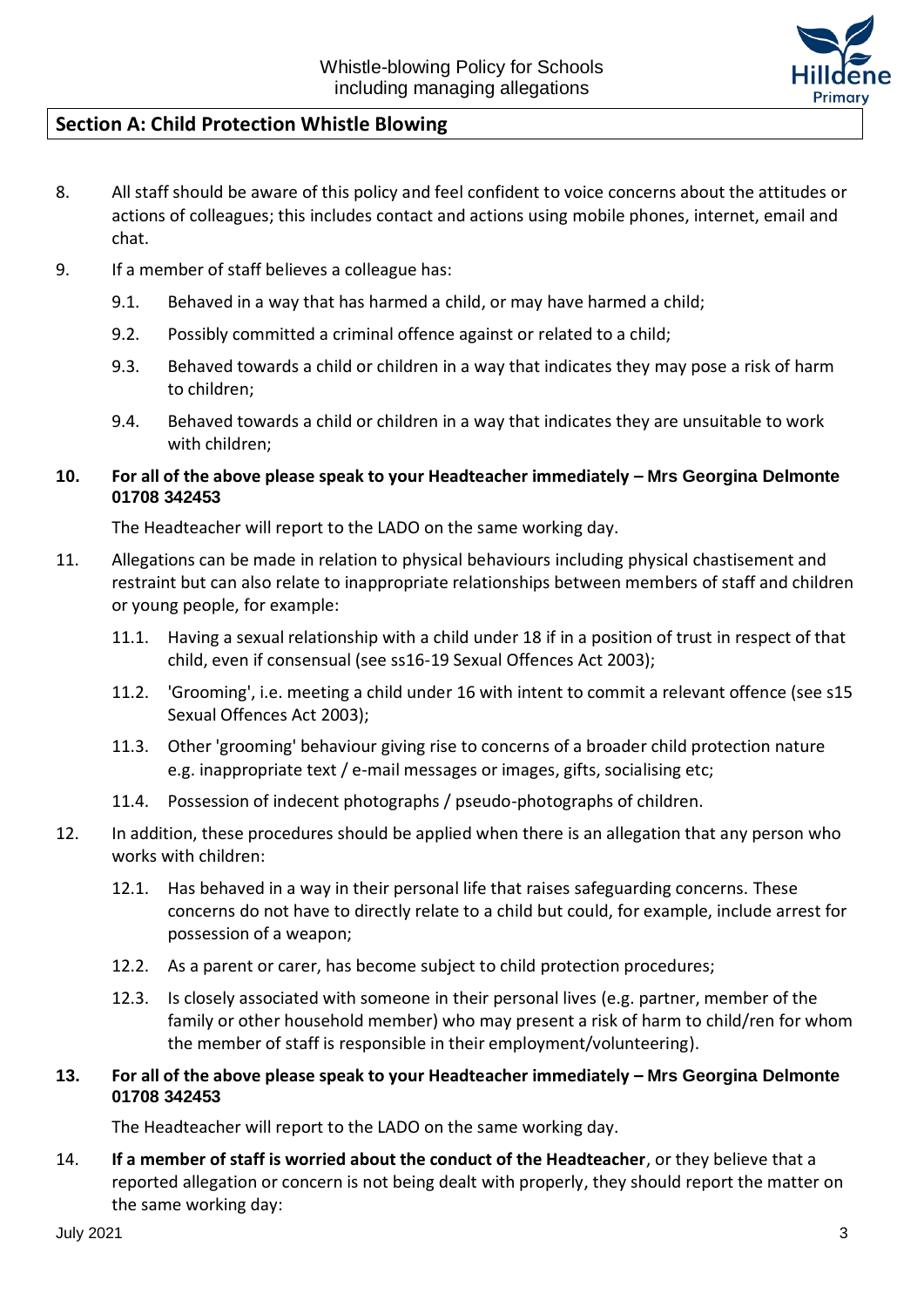

- to the Havering Local Authority, Designated Officer (LADO), 01708 431653
- to the Chair of Governors Chris Speller / Brian Smith
- to the whistleblowing helpline 0800 028 0285 and help@nspcc.org.uk
- 15. For confidential advice on how to raise a concern about malpractice at work, visit 'Public Concern at Work' <https://protect-advice.org.uk/homepage/>

# **Section B: Fraud or financial wrong doing**

- 16. Examples of Illegal and/or Improper Conduct:
	- 16.1. Fraudulent or improper use of the school's money or assets
	- 16.2. Mismanagement of statutory tests and assessments
	- 16.3. Dangerous practices at work
	- 16.4. Corruptly receiving any gift or advantage
	- 16.5. Allowing private interests to override the interests of the school
- 17. All staff should be aware of this policy and feel confident to voice concerns about the attitudes or actions of colleagues; this includes concerns about mismanagement of school budget, school funds or school resources, handling and managing statutory tests and assessments.
- 18. Report financial or asset concerns to
	- the Headteacher

- if the concern is about the Headteacher contact [fraud.reports@education.gov.uk](mailto:fraud.reports@education.gov.uk) also see<https://www.gov.uk/education/school-complaints-and-whistleblowing>

- 19. Report statutory test or assessment concerns to
	- the Local Authority 01708 433847
	- the Standards and Testing Agency (STA) [sta.maladministration@education.gov.uk](mailto:sta.maladministration@education.gov.uk)
- 20. Also see<https://www.gov.uk/complain-about-school>
- 21. Also see Section D contacts and useful information.

# **Section C: All Staff Whistle Blowing Policy**

#### **22. Policy statement**

- 22.1. Employees are often the first to realise that there may be something seriously wrong within the school. However, they may not express their concerns because they feel that to speak up would be disloyal to their colleagues or to the school. They may also fear harassment or victimisation. In these circumstances it may be easier to ignore the concern rather than report something which after all, may just be a suspicion of malpractice.
- 22.2. Hilldene Primary School is committed to the highest possible standards of openness, probity and accountability. In line with that commitment we expect and encourage employees, and others with whom we deal, who have concerns about any aspect of the school's work, to come forward and voice those concerns. It is recognised that most cases will have to proceed on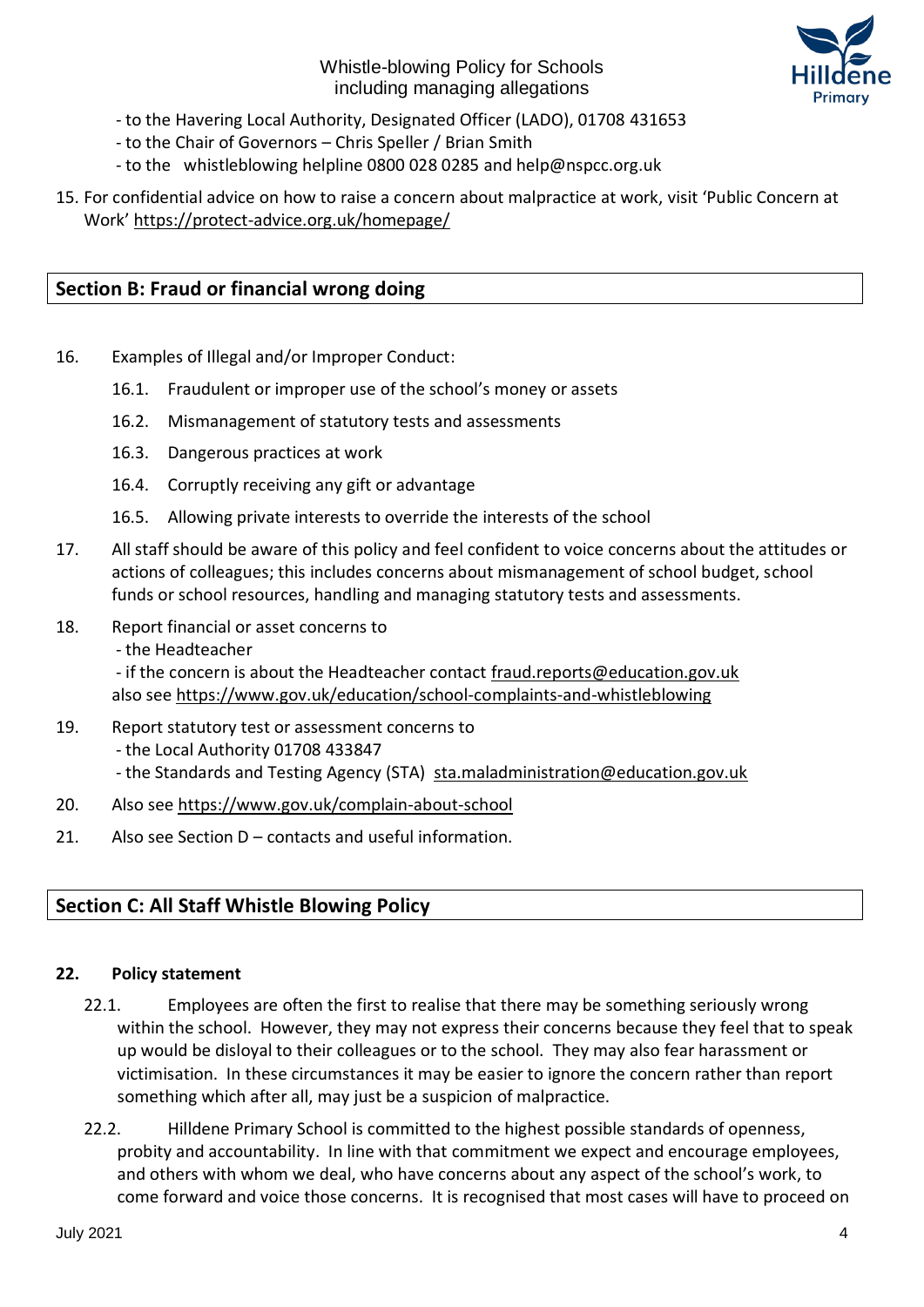

a confidential basis (i.e. between the employee voicing the concern and the person to whom the concern is voiced).

22.3. This policy document makes it clear that you can do so without fear of victimisation, reprisal, subsequent discrimination or disadvantage. This Whistle Blowing/Confidential Reporting policy is intended to encourage and enable employees and others to raise concerns within Hilldene Primary School rather than overlooking a problem or 'blowing the whistle' outside, in line with the Public Interest Disclosure Act 1998 (Whistle Blowing).

# **23. Aims and scope**

- 23.1. This section of the whistle blowing policy applies to all employees at Hilldene Primary School (permanent, temporary, casual), contractors and those in partnership roles working for the school on school premises, for example volunteers, agency staff, builders, etc.
- 23.2. This whistle blowing policy does not apply to pupils/students. Where applicable, employees are responsible for making pupils/students aware of the existence of the school's complaints procedure and other appropriate reporting procedures.
- 23.3. The procedure is designed to enable employees to notify the Headteacher/Chair of Governors of any reasonable suspicion of illegal or improper conduct.
- 23.4. It is a procedure in which the Headteacher/Chair of Governors will be expected to act swiftly and constructively in the investigation of any concerns in accordance with the school's disciplinary procedure. Safeguarding and child protection concerns will always be notified to the LADO.
- 23.5. The Headteacher/Chair of Governors will follow the London Child Protection procedures. [http://www.londoncp.co.uk/chapters/alleg\\_staff.html](http://www.londoncp.co.uk/chapters/alleg_staff.html)
- 23.6. Concern about a colleague's professional capability should not be dealt with using this procedure.

# **24. Roles and Responsibilities**

# 25. Headteacher/Chair of Governors

- 25.1. The Headteacher, or where the complaint is about the Headteacher, the Chair of Governors, will follow Part Four of Keeping Children Safe in Education 2021.
- 25.2. The Headteacher, or where the complaint is about the Headteacher, the Chair of Governors, is expected to act swiftly and constructively in the investigation of any concerns in accordance with the school's disciplinary procedure. Safeguarding and child protection concerns will always be notified to the LADO.
- 25.3. Where concerns are raised with outside agencies the Headteacher/Chair of Governors must fully cooperate with any resulting investigation(s).
- 25.4. The Headteacher/Chair of Governors will make every effort to meet any request of anonymity where possible.
- 25.5. The Headteacher/Chair of Governors, where possible, should inform the complainant of the outcome of the investigation.
- 26. Designated safeguarding lead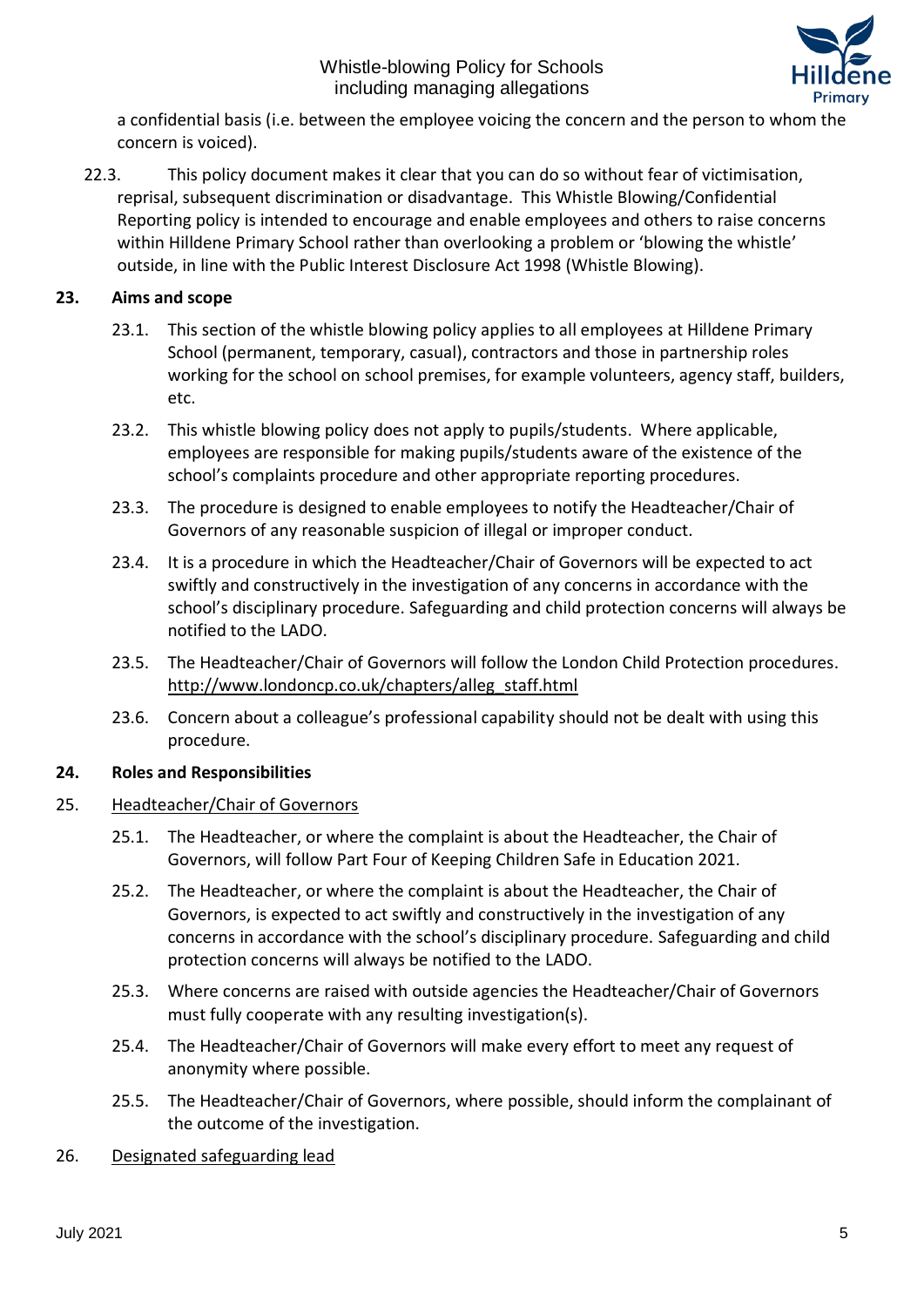

26.1. IF there are concerns that a member of staff, agency or contractor is a risk to a child, the DSL will be responsible for ensuring the child is not at risk, and will refer the case of suspected abuse to MASH.

## 27. Employees

- 27.1. All employees are expected to bring to the attention of the Headteacher/Chair of Governors any serious impropriety or breach of procedure.
- 27.2. All employees who report concerns under the whistle blowing procedure must be prepared to justify and support their claim in writing.
- 27.3. If another member of staff (other than the Headteacher/Chair of Governors) is approached by a colleague on a matter of concern as defined in this document, they should be advised to take the matter to the Headteacher/Chair of Governors.
- 27.4. Employees must act in the public interest and must have reasonable grounds for believing the information to be accurate

## **28. Legal**

- 29. Employees and workers who make a 'protected disclosure' are protected from being treated badly or being dismissed. If they are, they can claim unfair dismissal when the reason for the 'whistleblowing' meets any of the 'qualifying disclosures' criteria. They include when someone reports:
	- 29.1. Safeguarding and child protection issues
	- 29.2. That someone's health and safety is in danger
	- 29.3. Damage to the environment
	- 29.4. A criminal offence
	- 29.5. That the company/school isn't obeying the law i.e. not have the right insurance etc.
	- 29.6. That someone is covering up a wrongdoing
- 30. The Headteacher/Chair of Governors should ensure that, where this procedure has been used in the public interest, employees are not subjected to harassment and/or victimisation for doing so.
- 31. The key piece of 'whistleblowing' legislation is the Public Interest Disclosure Act 1998. Other Acts and Statutory Instruments which govern the topic are:
	- 31.1. Police Reform Act 2002 Section 37
	- 31.2. Employment Rights Act 1996 Section 103A
	- 31.3. Employment Rights Act 1996 Sections 43A to 43L
	- 31.4. Management of Health and Safety at Work Regulations 1999 (SI 1999/3242) Regulation 14
	- 31.5. Public Interest Disclosure Act 1998
	- 31.6. Public Interest Disclosure (Compensation) Order 1999 (SI 1999/1548)
	- 31.7. Public Interest Disclosure (Prescribed Persons) Order 1999 (SI 1999/1549)
	- 31.8. Public Interest Disclosure (Prescribed Persons) (Amendment) Order 2003 (SI 2003/1993)
	- 31.9. Public Interest Disclosure (Prescribed Persons) (Amendment) Order 2004 (SI 2004/3265)
	- 31.10. Public Interest Disclosure (Prescribed Persons)(Amendment) Order 2005 (SI 2005/2464)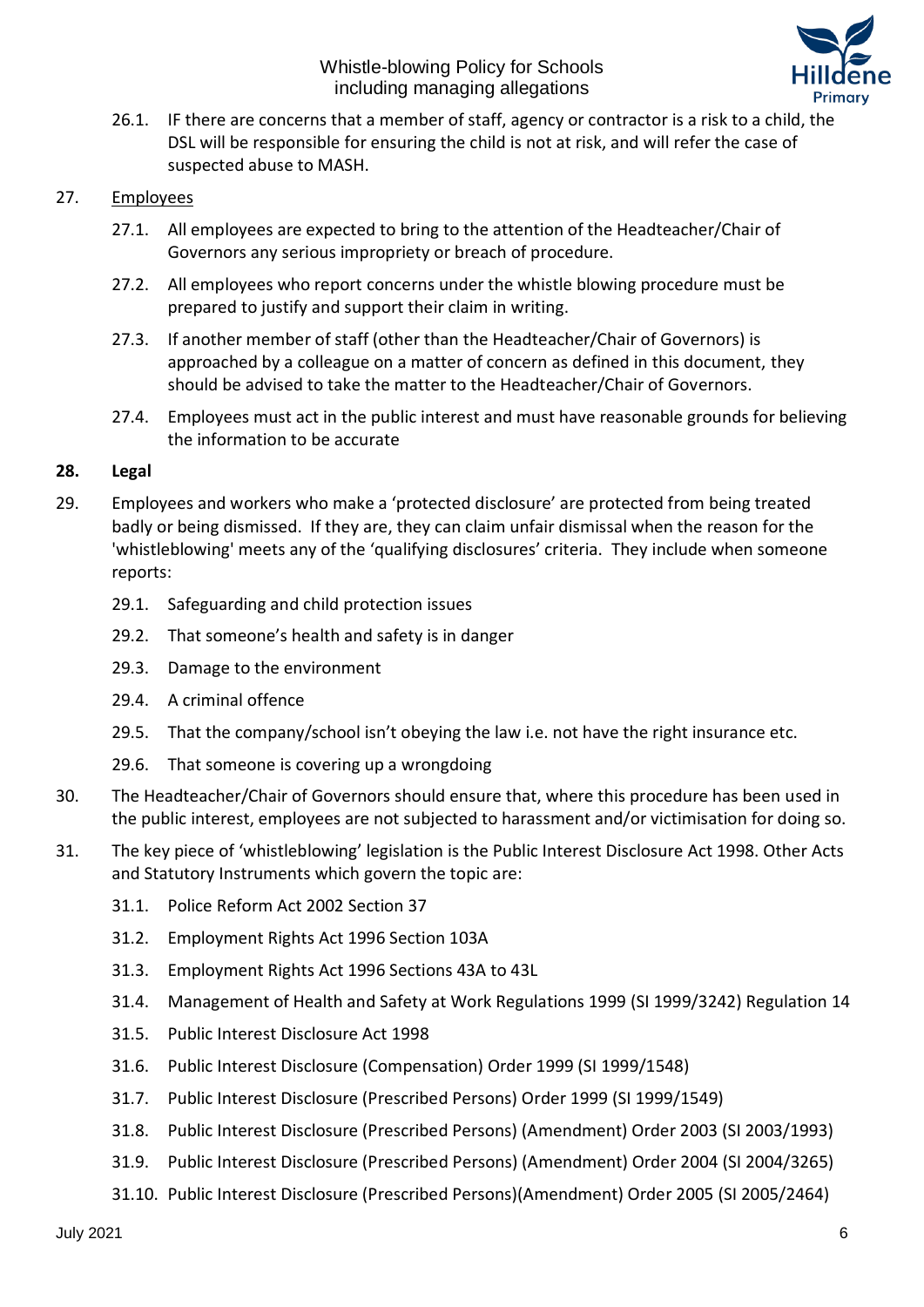

- 31.11. The Employment Tribunals (Constitution and Rules of Procedure) (Amendment) Regulations 2010 (SI 2010/131)
- 31.12. Enterprise and Regulatory Reform Act 2013
- 31.13. This policy has also been developed in line with the London Safeguarding Children Partnership and the London Child Protection Procedures.

# **32. Procedure**

## 33. Key Principles

- 33.1. This procedure is not designed to replace or be used as an alternative to the school's grievance procedure, which should be used where an employee is only aggrieved about his/her own situation. Employees who are worried about wrong-doing at work do not necessarily have a personal grievance.
- 33.2. Employees must act in the public interest and must have reasonable grounds for believing the information to be accurate.
- 33.3. No employee who uses this procedure in the public interest will be penalised for doing so. The school will not tolerate harassment and/or victimisation of any employee raising concerns.
- 33.4. An employee who is not sure whether the conduct they are concerned about does constitute illegal or improper conduct or is unsure about how to proceed can contact the Headteacher/Chair of Governors or Public Concern at Work [\(https://protect](https://protect-advice.org.uk/homepage/)[advice.org.uk/homepage/](https://protect-advice.org.uk/homepage/) ) for advice.

### 34. Safeguards

- 34.1. The school is committed to good practice and high standards and wants to be supportive of employees.
- 34.2. The school recognises that the decision to report a concern can be a difficult one to make.
- 34.3. The school will not tolerate any harassment or victimisation (including informal pressures) upon you as a result of making a disclosure in accordance with this policy and will take appropriate action to protect you when you raise a concern in the public interest. The school, in the event of reprisals or victimisation against you because you have acted in accordance with this policy, will consider and may take disciplinary action against any employee responsible for such victimisation and/or reprisal.
- 34.4. In some circumstances it is recognised that a person making information known about their colleagues may find it difficult to return to their normal job. The school has a duty of care to provide a safe working environment and treat its employees with respect. If this is not possible in the employee's normal job because of the situation surrounding the disclosure of confidential information, the school will seek to redeploy the individual, taking account of their generic and specialist skills, abilities and experience.
- 34.5. The School has a duty of care to their employees. The school will ensure they provide effective support for anyone facing an allegation and provide them with a named contact if they are suspended. Where the school is not the employer of an individual there is still a responsibility to ensure allegations are dealt with appropriately and that they liaise with relevant parties (this includes supply teachers and volunteers). It is essential that any allegation of abuse made against a teacher or other member of staff or volunteer is dealt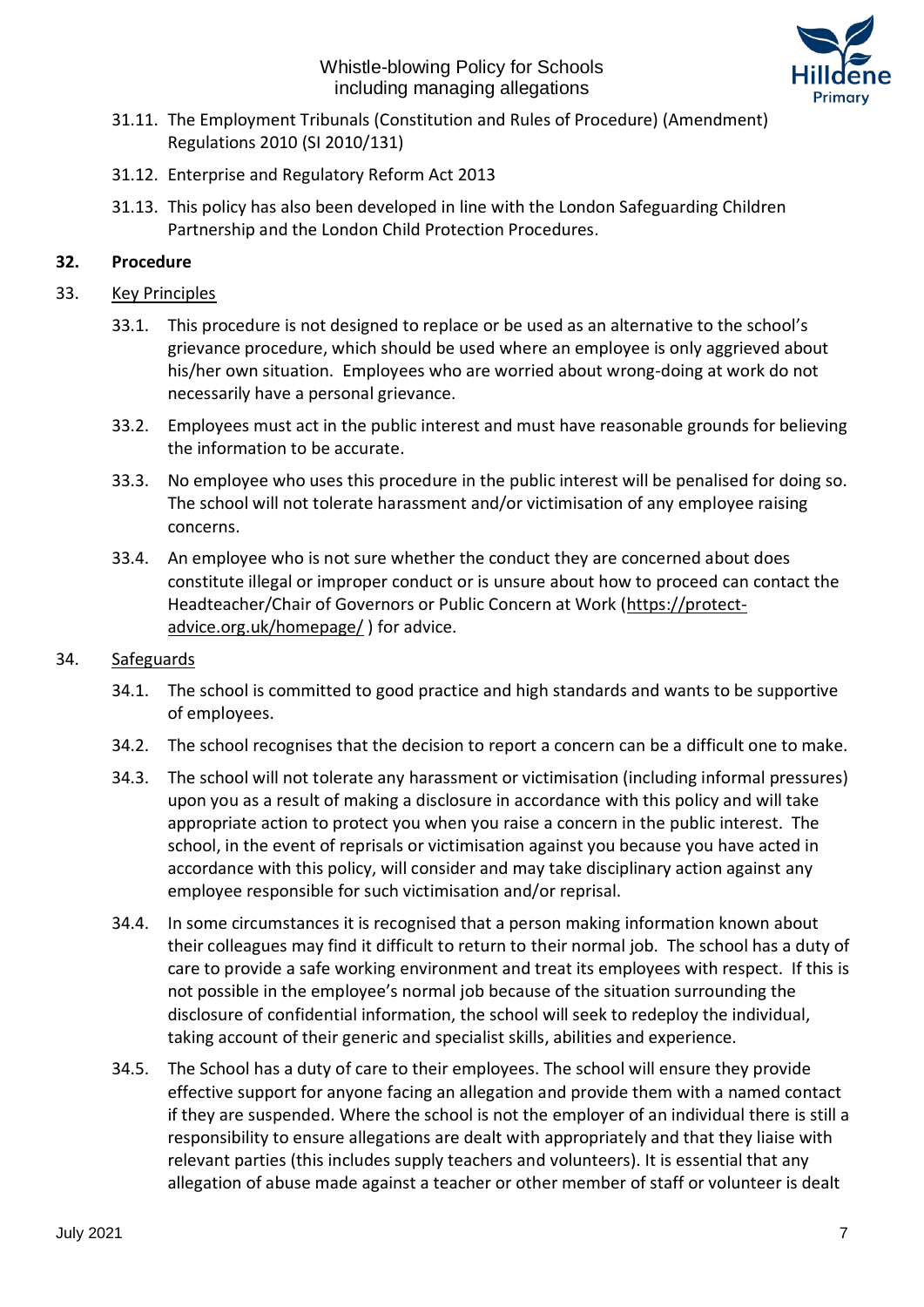

with very quickly, in a fair and consistent way that provides effective protection for the child and, at the same time supports the person who is the subject of the allegation.

# 35. Confidentiality

36. All concerns will be treated in confidence and every effort will be made not to reveal your identity if you so wish. At the appropriate time, however, you may need to come forward as a witness.

# 37. Anonymous Allegations

- 37.1. This policy encourages you to put your name to your allegation whenever possible. Concerns expressed anonymously are much less powerful; if made anonymously, the concern will be considered at the discretion of the school.
- 37.2. In exercising this discretion the factors to be taken into account would include:
	- The seriousness of the issues raised
	- The credibility of the concern; and
	- The likelihood of confirming the allegation from attributable sources

# 38. Untrue Allegations

38.1. If you make an allegation in the public interest, but it is not confirmed by the investigation, no action will be taken against you. If, however, you make an allegation that is made frivolously, maliciously or for personal gain, disciplinary action may be taken against you.

## 39. Mechanism for Raising Concerns

- 39.1. Where the issue concerns your Headteacher or, having made your report, you believe they have failed to take appropriate action, you should bring it to the attention of the Chair of Governors.
- 39.2. Employees who feel unable to follow this route, for whatever reason, have the option of contacting one of the names listed in section D/67 (Useful Contacts).
- 39.3. Depending on the nature of the concern, the complainant will be asked to justify and support their claim. Normally the complainant will be asked to do this in writing. It will, therefore, be helpful to note down any facts and dates as they happen.
- 39.4. Financial regulations require any employee who suspects fraud, corruption or other financial irregularity to ensure this is reported to the schools' internal auditor for possible investigation. Normally you must first report any suspicion of such irregularities to the Headteacher who in turn will report it to the Internal Audit and Corporate Risk Manager.
- 39.5. Employees who want to use the procedure but feel uneasy about it may wish to consult their trade union initially and bring a colleague or trade union representative along to any discussions, so long as the third party is independent of the issue.
- 39.6. Where anonymity is requested efforts will be made to meet the request where appropriate but that might not always be possible.
- 39.7. The earlier and more open the expression of concern the easier it will be to take appropriate action.
- 39.8. Each case will be investigated thoroughly with the aim of informing the complainant of the outcome of any investigation as quickly as possible.

# **40. Low level concerns**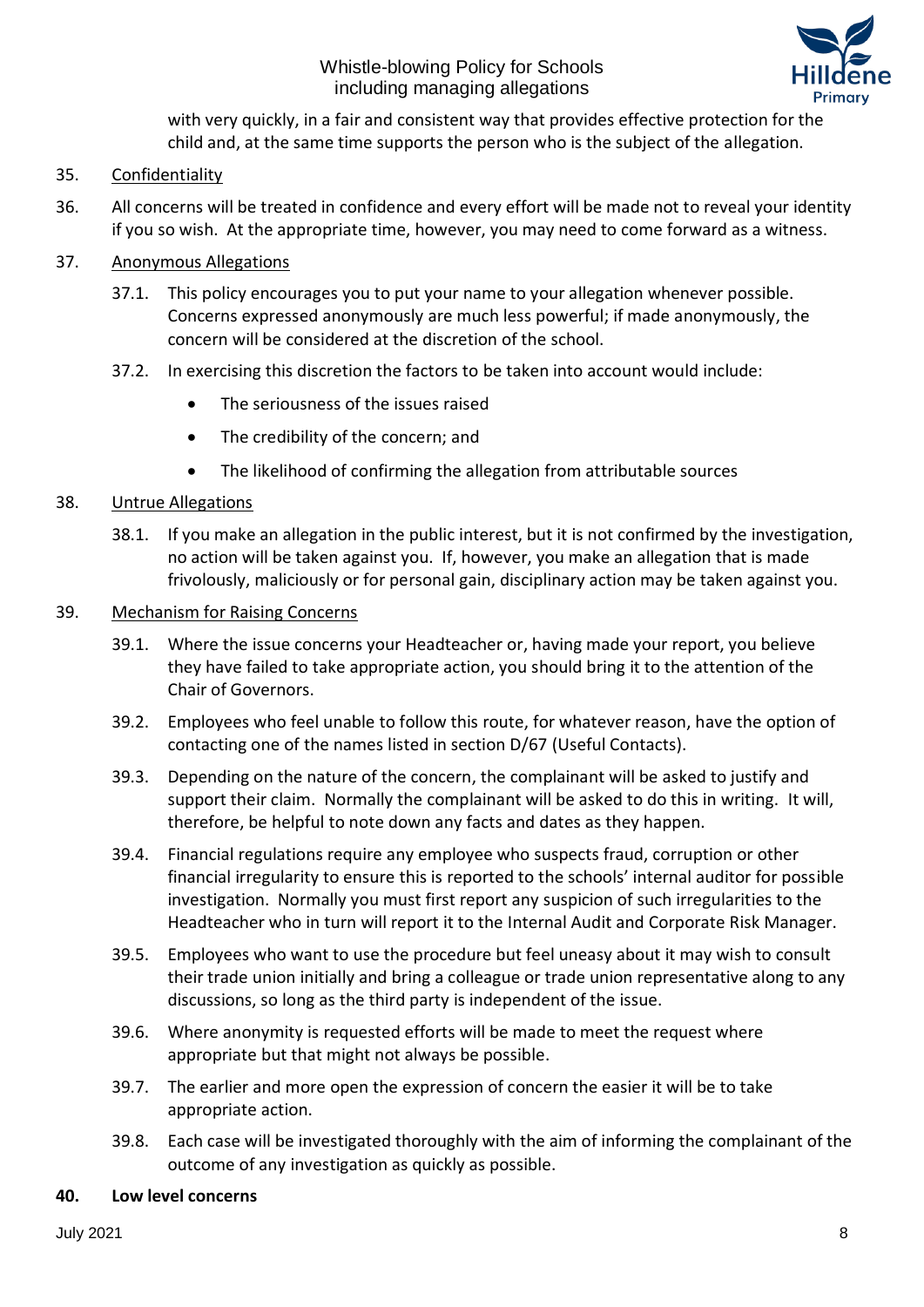

- 40.1. The term 'low-level' concern does not mean that it is insignificant, it means that the behaviour towards a child does not meet the threshold. A low-level concern is any concern – no matter how small, and even if no more than causing a sense of unease or a 'nagging doubt' - that an adult working in or on behalf of the school or college may have acted in a way that:
	- is inconsistent with the staff code of conduct, including inappropriate conduct outside of work
	- does not meet the allegations threshold or is otherwise not considered serious enough to consider a referral to the LADO.

Examples of such behaviour:

- being over friendly with children
- having favourites
- taking photographs of children on their mobile phone
- engaging with a child on a one-to-one basis in a secluded area or behind a closed door
- using inappropriate sexualised, intimidating or offensive language.

#### 40.2. Sharing low-level concerns

- 40.2.1. Low-level concerns about a member of staff will be reported to the designated safeguarding lead (or deputy). Where a low-level concern is raised about the designated safeguarding lead, it will be shared with the headteacher.
- 40.2.2. The School will ensure there is an environment where staff are encouraged and feel confident to self-refer, where, for example, they have found themselves in a situation which could be misinterpreted, might appear compromising to others, and/or on reflection they believe they have behaved in such a way that they consider falls below the expected professional standards.
- 40.2.3. Where a low-level concern relates to a person employed by a supply agency or a contractor to work in the school, that concern will be shared with the designated safeguarding lead (or deputy), and/or headteacher, and recorded in accordance with the school's staff code of conduct policy and their employer notified about the concern, so that any potential patterns of inappropriate behaviour can be identified.
- 40.2.4. Ensuring they are dealt with effectively should also protect those working in the school from potential false allegations or misunderstandings.

#### 40.3. Recording low-level concerns

- 40.3.1. All low-level concerns will be recorded in writing by the designated safeguarding lead (or deputy). The record should include details of the concern, the context in which the concern arose, and action taken. The name of the individual sharing their concerns should also be noted, if the individual wishes to remain anonymous then that should be respected as far as reasonably possible. These records will be held securely and comply with the Data Protection Act 2018 and GDPR.
- 40.3.2. The school will monitor and review any records so that potential patterns of concerning, problematic or inappropriate behaviour can be identified. Where a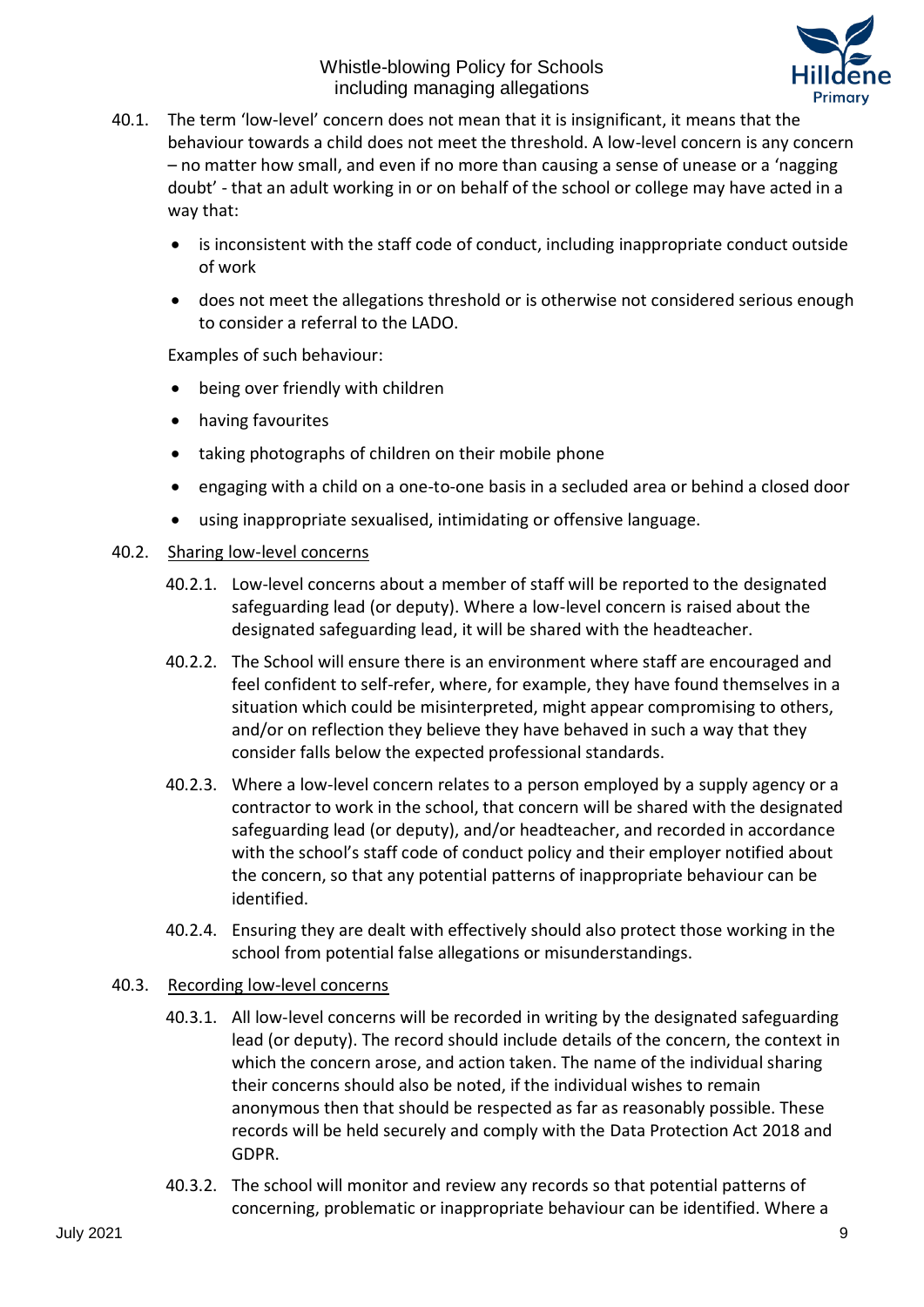

pattern of such behaviour is identified, the school will decide on a course of action, either through disciplinary procedures or where a pattern of behaviour moves from a concern to meeting the harms threshold, the case will be referred to the LADO. Consideration will be given to whether there are wider cultural issues within the school that enabled the behaviour to occur and where appropriate policies could be revised or extra training delivered to minimise the risk of it happening again.

# **41. Supply teachers / Agency staff**

- 41.1. In some circumstances the school may have to consider an allegation against an individual not directly employed, where disciplinary procedures do not fully apply, for example, supply teachers / agency staff provided by an employment agency.
- 41.2. Whilst the school is not the employer of supply teachers v/ agency staff, they will ensure allegations are dealt with properly. In no circumstances will the school cease to use a supply teacher / agency staff due to safeguarding concerns, without finding out the facts and liaising with the local authority designated officer (LADO) to determine a suitable outcome.
- 41.3. The Governing body will discuss with the agency whether it is appropriate to suspend the supply teacher / agency staff, or redeploy them to another part of the school, whilst they carry out their investigation.
- 41.4. The Agency should be fully involved and co-operate in any enquiries from the LADO, police and/or children's social services. The school will usually take the lead because the Agency does not have direct access to children or other school staff, so they will not be able to collect the facts when an allegation is made, nor do they have all the relevant information required by the LADO as part of the referral process. Supply teachers / agency staff, whilst not employed by the school, are under the supervision, direction and control of the governing body when working in the school. They should be advised to contact their trade union representative if they have one, or a colleague for support. The allegations management meeting which is often arranged by the LADO should address issues such as information sharing, to ensure that any previous concerns or allegations known to the Agency are taken into account by the school during the investigation.

# **Section D: Contacts and useful information**

# 42. **Useful contacts**

42.1. MASH Team

01708 433222 (day) 01708 433999 (night) [https://www.havering.gov.uk/downloads/download/306/multi-agency\\_referral\\_form\\_marf](https://www.havering.gov.uk/downloads/download/306/multi-agency_referral_form_marf)

42.2. LADO

Lisa Kennedy [lado@havering.gov.uk](mailto:lado@havering.gov.uk) 01708 431653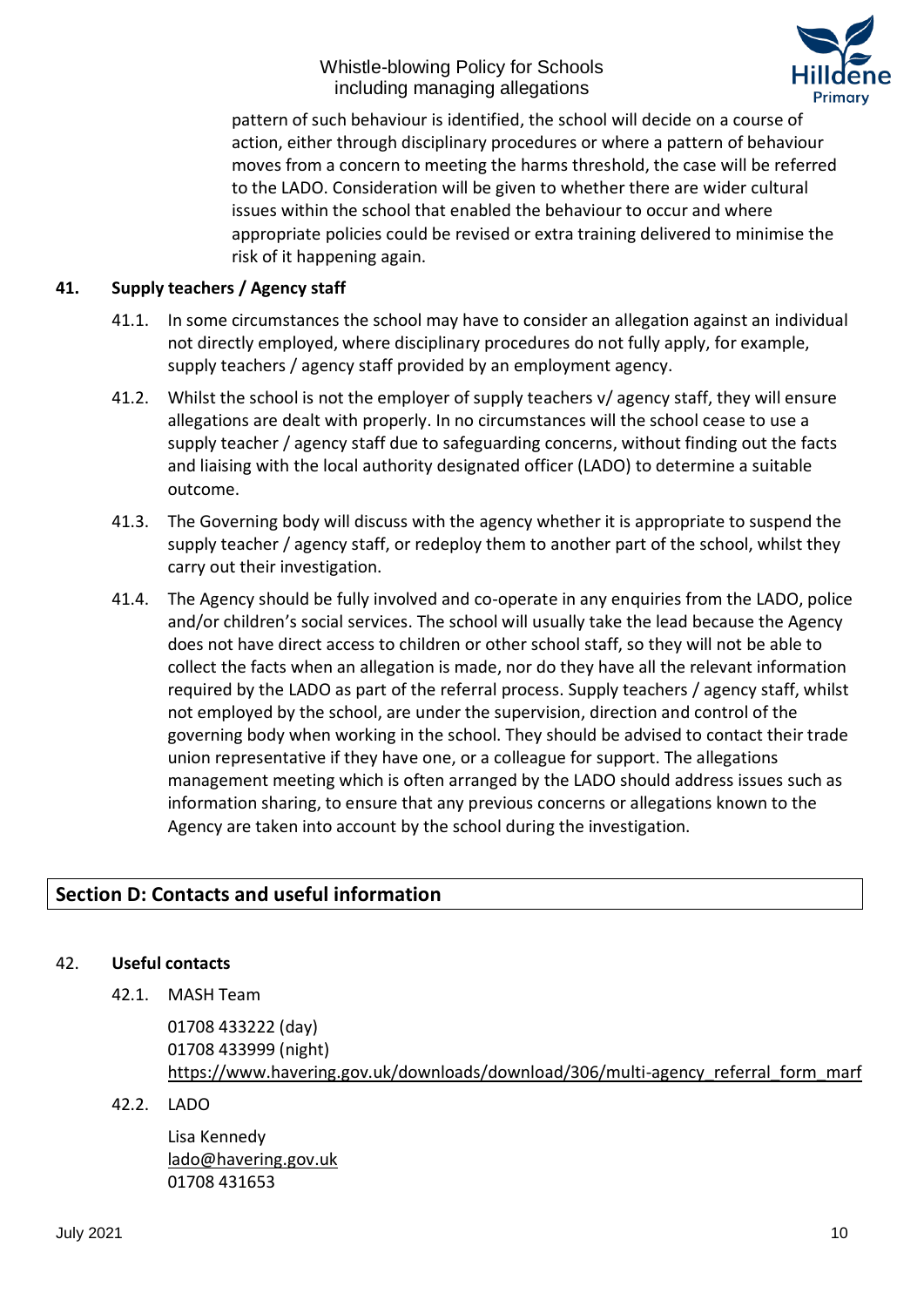

42.3. NSPCC whistleblowing helpline

0800 028 0285 and [help@nspcc.org.uk](mailto:help@nspcc.org.uk) [www.nspcc.org.uk/Helpline](http://www.nspcc.org.uk/Helpline)

42.4. Assessment

Grahame Smith, School Assessment and Moderation 01708 433813 [Grahame.smith@havering.gov.uk](mailto:Grahame.smith@havering.gov.uk)

42.5. Finance/Auditor

Director of Finance (oneSource) Mark Hobson on 0203 373 9736 / [mark.hobson@onesource.co.uk](mailto:mark.hobson@onesource.co.uk) Head of Assurance (oneSource) Jeremy Welburn on 01708 433307 / [Jeremy.welburn@onesource.co.uk](mailto:Jeremy.welburn@onesource.co.uk)

42.6. Education HR

Peter Whitelock, Education HR Advisor 01708 433087 [Peter.whitelock@havering.gov.uk](mailto:Peter.whitelock@havering.gov.uk)

42.7. Schools' Health & Safety Team

Sue Wilks, Corporate Health & Safety Manager 017084 432903 [Sue.wilks@havering.gov.uk](mailto:Sue.wilks@havering.gov.uk)

#### 43. **Trade Unions**

- 43.1. NEU [secretary@havering.nut.org.uk](mailto:secretary@havering.nut.org.uk)
- 43.2. VOICE Sue Peachey 01332 372 337
- 43.3. NAHT [info@naht.org.uk](mailto:info@naht.org.uk) 0300 30 30 333
- 43.4. UNISON Jennifer Kinagby 01708 433434 or 434822
- 43.5. GMB Andy Hampshire 01708 433793
- 43.6. UNITE Michelle Cook 020 8596 9966
- 43.7. ASCL Mo Sabur 0116 299112
- 43.8. NAU (previously ATL) Karen Jupp [kjupp@steds.org.uk](mailto:kjupp@steds.org.uk)

#### 44. **Other agencies**

- 44.1. DfE complaints
	- <https://www.gov.uk/education/school-complaints-and-whistleblowing> <https://www.gov.uk/government/publications/school-complaints-procedures> <https://www.gov.uk/complain-about-school>
- 44.2. DfE whistleblowing guidance <https://www.gov.uk/guidance/whistleblowing-procedure-for-maintained-schools> <https://www.gov.uk/government/publications/complain-about-an-academy>
- 44.3. Health & Safety Executive 020 7717 6000 / 020 7556 2100 <http://www.hse.gov.uk/>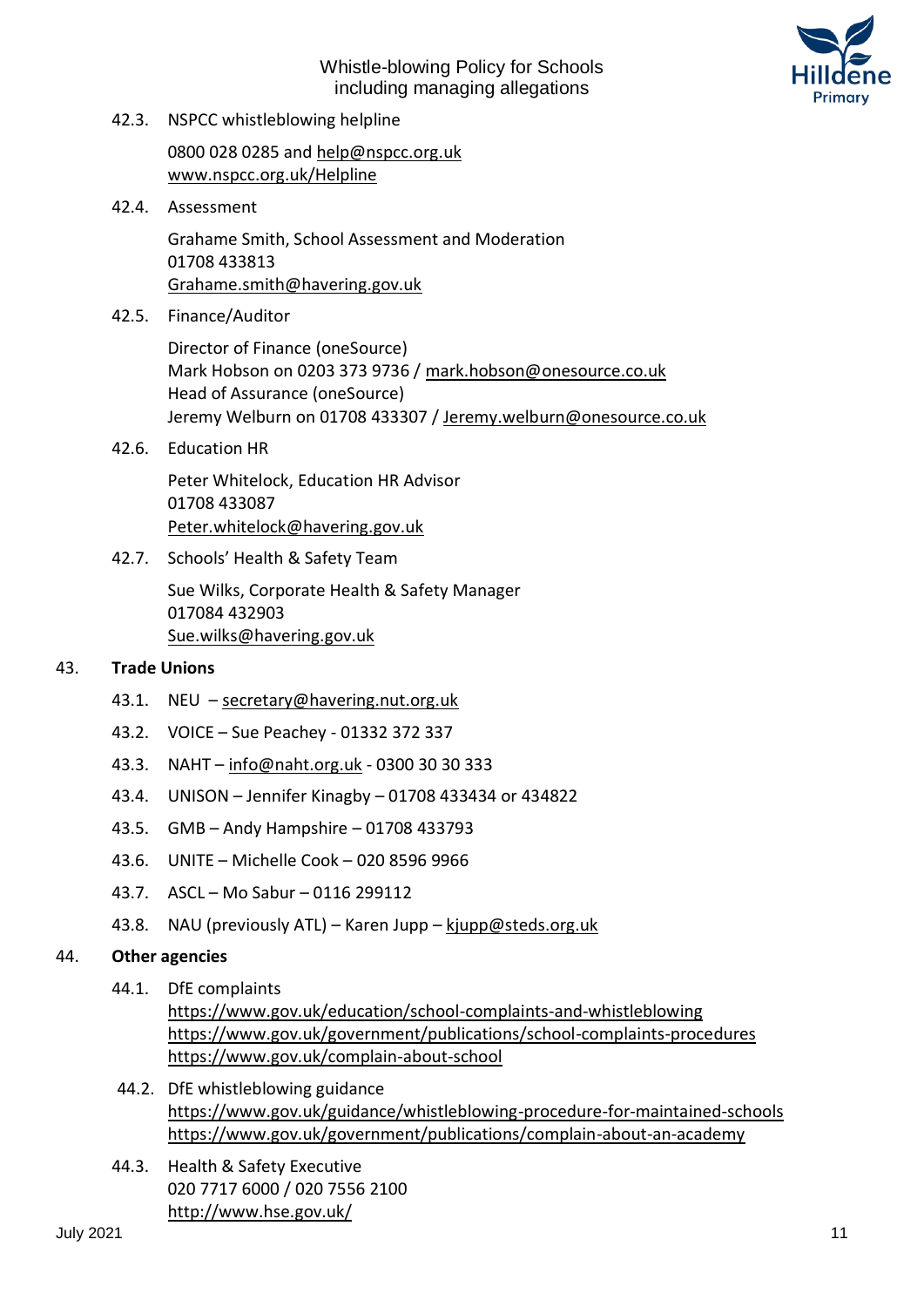

- 44.4. The Environment Investigation Agency 020 7490 7040
- 44.5. Financial Services Authority 0845 606 13234 / 020 7676 1099
- 44.6. HM Treasury 020 72703000 / 020 7270 5000
- 44.7. Director General Serious Fraud Office 020 7239 7272
- 44.8. Inland Revenue 020 7605 9800 / 020 8370 7300 / 020 8522 5700 / 020 8509 4700
- 44.9. Customs and Excise 020 7620 1313 / 0800 595 000
- 44.10. National Audit Office 020 7790 7000
- 44.11. Audit commission replaced by Public Sector Audit Appointments Ltd - <https://www.psaa.co.uk/> National Audit Office - <https://www.nao.org.uk/> Financial Reporting Council - <https://www.frc.org.uk/> and Cabinet Office - <https://www.gov.uk/government/organisations/cabinet-office>
- 44.12. ICO Information Commissioners Office <https://ico.org.uk/>
- 44.13. For confidential advice on how to raise a concern about malpractice at work; visit 'Public Concern at Work' <https://protect-advice.org.uk/homepage/>

#### 45. **Related Documents**

- 45.1. The School's Disciplinary Procedure
- 45.2. The School's Grievance Procedure
- 45.3. The School's Safeguarding and Child Protection Policy, including peer on peer abuse

# 46. **Where to go for further information**

- 46.1. Working together to safeguard children 2018 <https://www.gov.uk/government/publications/working-together-to-safeguard-children--2>
- 46.2. London Child Protection Procedures, edition 6, 2020 <http://www.londoncp.co.uk/> Section 7 - [http://www.londoncp.co.uk/chapters/alleg\\_staff.html](http://www.londoncp.co.uk/chapters/alleg_staff.html)
- 46.3. DfE: Statutory guidance: Keeping children safe in education 2021 <https://www.gov.uk/government/publications/keeping-children-safe-in-education--2>
- 46.4. DfE: Advice what to do if you are worried that a child is being abused 2015 [https://www.gov.uk/government/publications/what-to-do-if-youre-worried-a-child-is](https://www.gov.uk/government/publications/what-to-do-if-youre-worried-a-child-is-being-abused--2)[being-abused--2](https://www.gov.uk/government/publications/what-to-do-if-youre-worried-a-child-is-being-abused--2)
- 46.5. DfE Guidance: [Sexual violence and sexual harassment between children in schools and](https://www.gov.uk/government/uploads/system/uploads/attachment_data/file/719902/Sexual_violence_and_sexual_harassment_between_children_in_schools_and_colleges.pdf)  [colleges](https://www.gov.uk/government/uploads/system/uploads/attachment_data/file/719902/Sexual_violence_and_sexual_harassment_between_children_in_schools_and_colleges.pdf) 2021